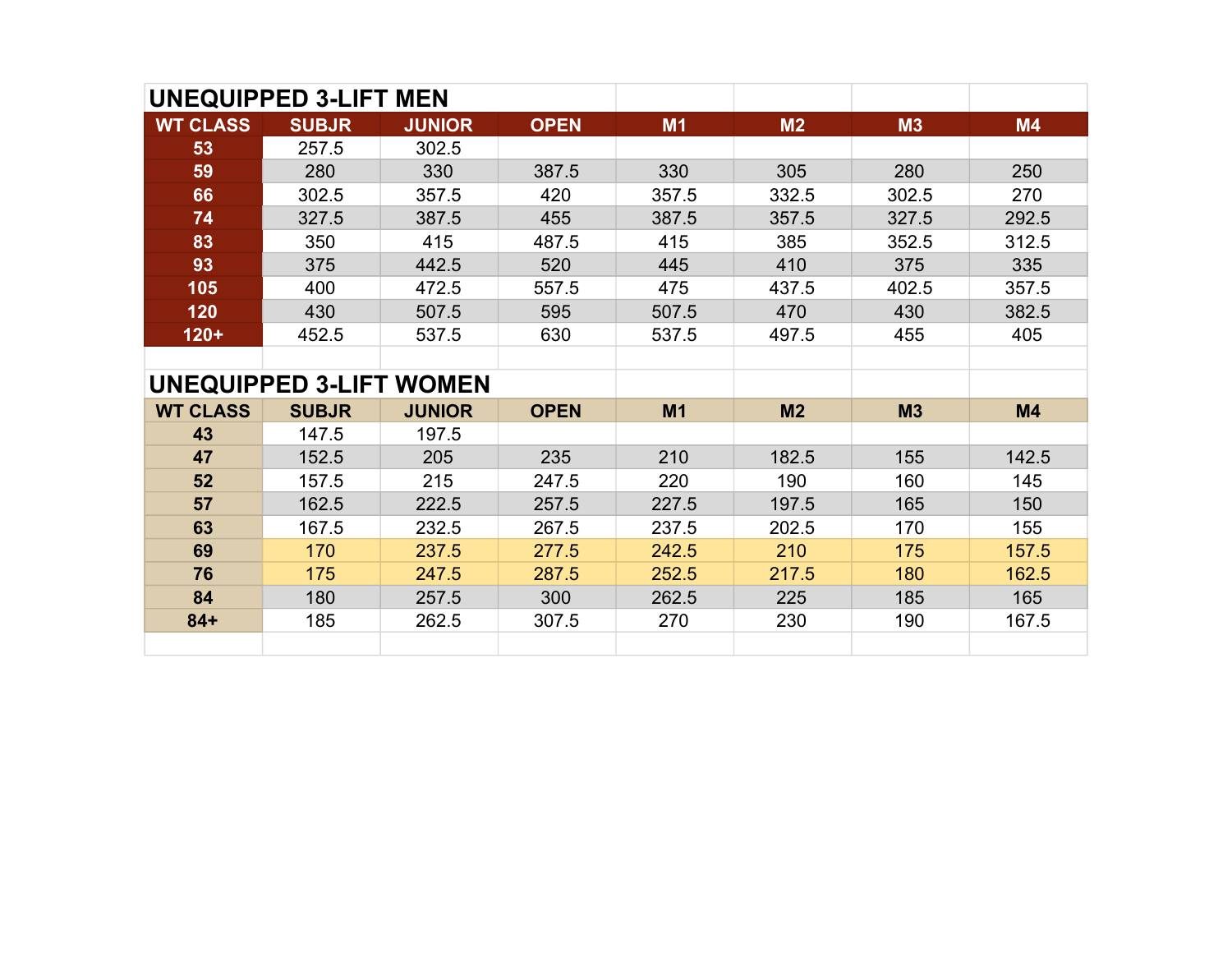|                              | <b>EQUIPPED 3-LIFT MEN</b> |               |             |                |                |       |           |
|------------------------------|----------------------------|---------------|-------------|----------------|----------------|-------|-----------|
| <b>WT CLASS</b>              | <b>SUBJR</b>               | <b>JUNIOR</b> | <b>OPEN</b> | <b>M1</b>      | M <sub>2</sub> | M3    | <b>M4</b> |
| 53                           | 275                        | 350           |             |                |                |       |           |
| 59                           | 305                        | 385           | 425         | 385            | 327.5          | 302.5 | 275       |
| 66                           | 335                        | 422.5         | 470         | 422.5          | 360            | 332.5 | 305       |
| 74                           | 365                        | 460           | 507.5       | 460            | 392.5          | 362.5 | 332.5     |
| 83                           | 395                        | 500           | 550         | 497.5          | 425            | 395   | 362.5     |
| 93                           | 427.5                      | 432.5         | 590         | 535            | 460            | 425   | 390       |
| 105                          | 460                        | 577.5         | 635         | 575            | 495            | 457.5 | 420       |
| 120                          | 495                        | 622.5         | 682.5       | 620            | 532.5          | 492.5 | 455       |
| $120 +$                      | 527.5                      | 660           | 725         | 660            | 565            | 525   | 482.5     |
|                              |                            |               |             |                |                |       |           |
| <b>EQUIPPED 3-LIFT WOMEN</b> |                            |               |             |                |                |       |           |
| <b>WT CLASS</b>              | <b>SUBJR</b>               | <b>JUNIOR</b> | <b>OPEN</b> | M <sub>1</sub> | M2             | M3    | M4        |
| 43                           | 172.5                      | 222.5         |             |                |                |       |           |
| 47                           | 180                        | 235           | 267.5       | 237.5          | 210            | 182.5 | 155       |
| 52                           | 190                        | 247.5         | 282.5       | 250            | 222.5          | 192.5 | 162.5     |
| 57                           | 200                        | 260           | 295         | 262.5          | 232.5          | 202.5 | 170       |
| 63                           | 207.5                      | 272.5         | 312.5       | 275            | 245            | 210   | 177.5     |
| 69                           | 217.5                      | 285           | 325         | 287.5          | 255            | 220   | 185       |
| 76                           | 227.5                      | 297.5         | 340         | 300            | 265            | 230   | 192.5     |
| 84                           | 237.5                      | 310           | 355         | 315            | 277.5          | 240   | 202.5     |
| $84 +$                       | 242.5                      | 320           | 365         | 322.5          | 285            | 245   | 207.5     |
|                              |                            |               |             |                |                |       |           |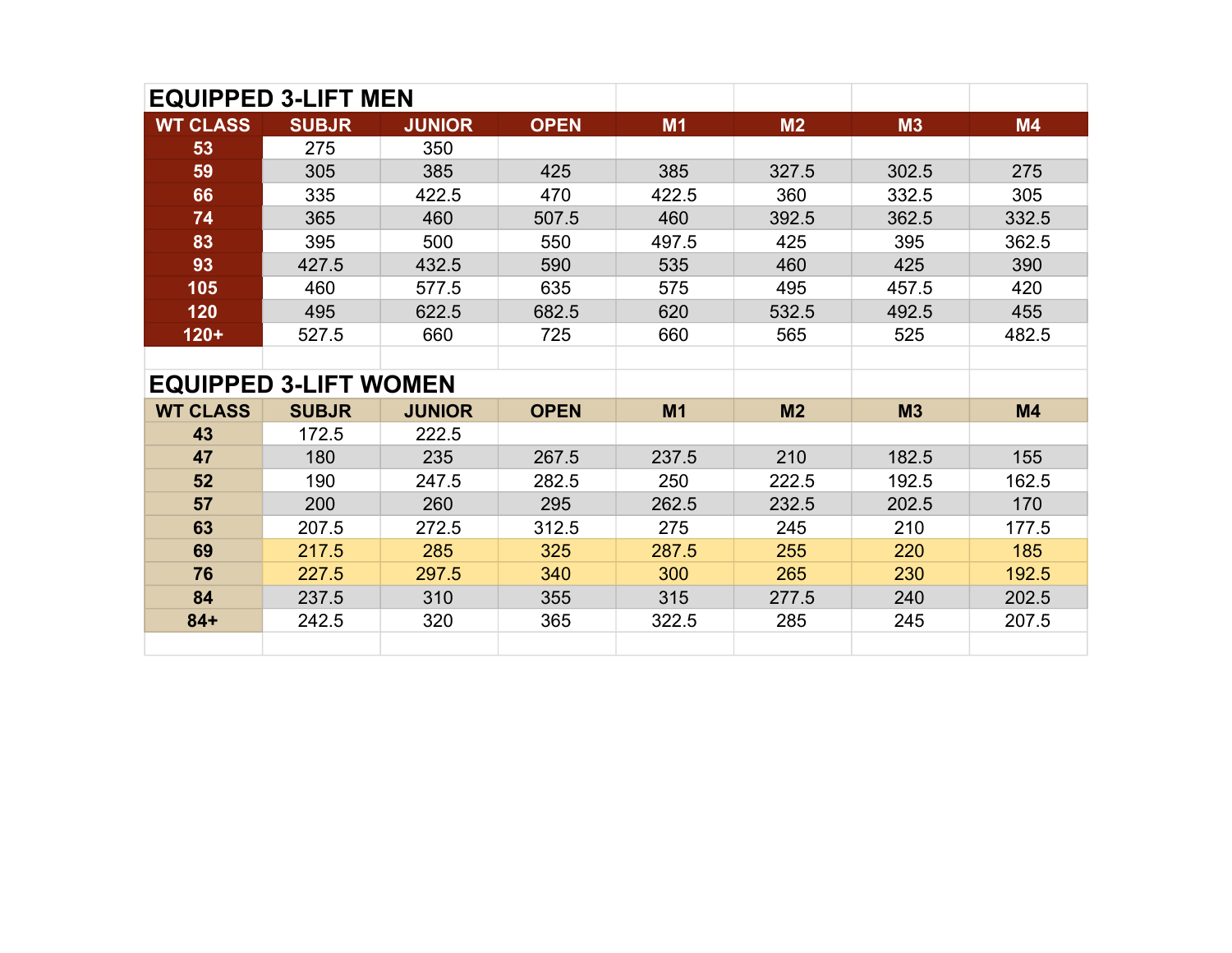| <b>UNEQUIPPED BENCH ONLY MEN</b> |                                    |               |             |                |                |                |      |
|----------------------------------|------------------------------------|---------------|-------------|----------------|----------------|----------------|------|
| <b>WT CLASS</b>                  | <b>SUBJR</b>                       | <b>JUNIOR</b> | <b>OPEN</b> | M1             | M <sub>2</sub> | M3             | M4   |
| 53                               | 52.5                               | 67.5          |             |                |                |                |      |
| 59                               | 57.5                               | 75            | 87.5        | 77.5           | 67.5           | 57.5           | 52.5 |
| 66                               | 62.5                               | 82.5          | 95          | 85             | 72.5           | 65             | 57.5 |
| 74                               | 70                                 | 92.5          | 105         | 92.5           | 80             | 70             | 65   |
| 83                               | 75                                 | 100           | 112.5       | 100            | 87.5           | 75             | 70   |
| 93                               | 82.5                               | 107.5         | 122.5       | 107.5          | 92.5           | 82.5           | 75   |
| 105                              | 87.5                               | 115           | 130         | 117.5          | 100            | 87.5           | 80   |
| 120                              | 95                                 | 125           | 142.5       | 125            | 110            | 95             | 87.5 |
| $120+$                           | 100                                | 132.5         | 152.5       | 132.5          | 115            | 100            | 92.5 |
|                                  |                                    |               |             |                |                |                |      |
|                                  | <b>UNEQUIPPED BENCH-ONLY WOMEN</b> |               |             |                |                |                |      |
| <b>WT CLASS</b>                  | <b>SUBJR</b>                       | <b>JUNIOR</b> | <b>OPEN</b> | M <sub>1</sub> | M <sub>2</sub> | M <sub>3</sub> | M4   |
| 43                               | 22.5                               | 32.5          |             |                |                |                |      |
| 47                               | 25                                 | 35            | 40          | 35             | 30             | 25             | 22.5 |
| 52                               | 27.5                               | 40            | 42.5        | 40             | 32.5           | 27.5           | 25   |
| 57                               | 30                                 | 42.5          | 47.5        | 42.5           | 35             | 30             | 27.5 |
| 63                               | 35                                 | 47.5          | 52.5        | 47.5           | 40             | 32.5           | 30   |
| 69                               | 37.5                               | 50            | 55          | 50             | 42.5           | 35             | 32.5 |
| 76                               | 40                                 | 55            | 60          | 52.5           | 45             | 37.5           | 35   |
| 84                               | 42.5                               | 57.5          | 65          | 57.5           | 47.5           | 40             | 37.5 |
| $84+$                            | 42.5                               | 60            | 67.5        | 60             | 50             | 42.5           | 40   |
|                                  |                                    |               |             |                |                |                |      |